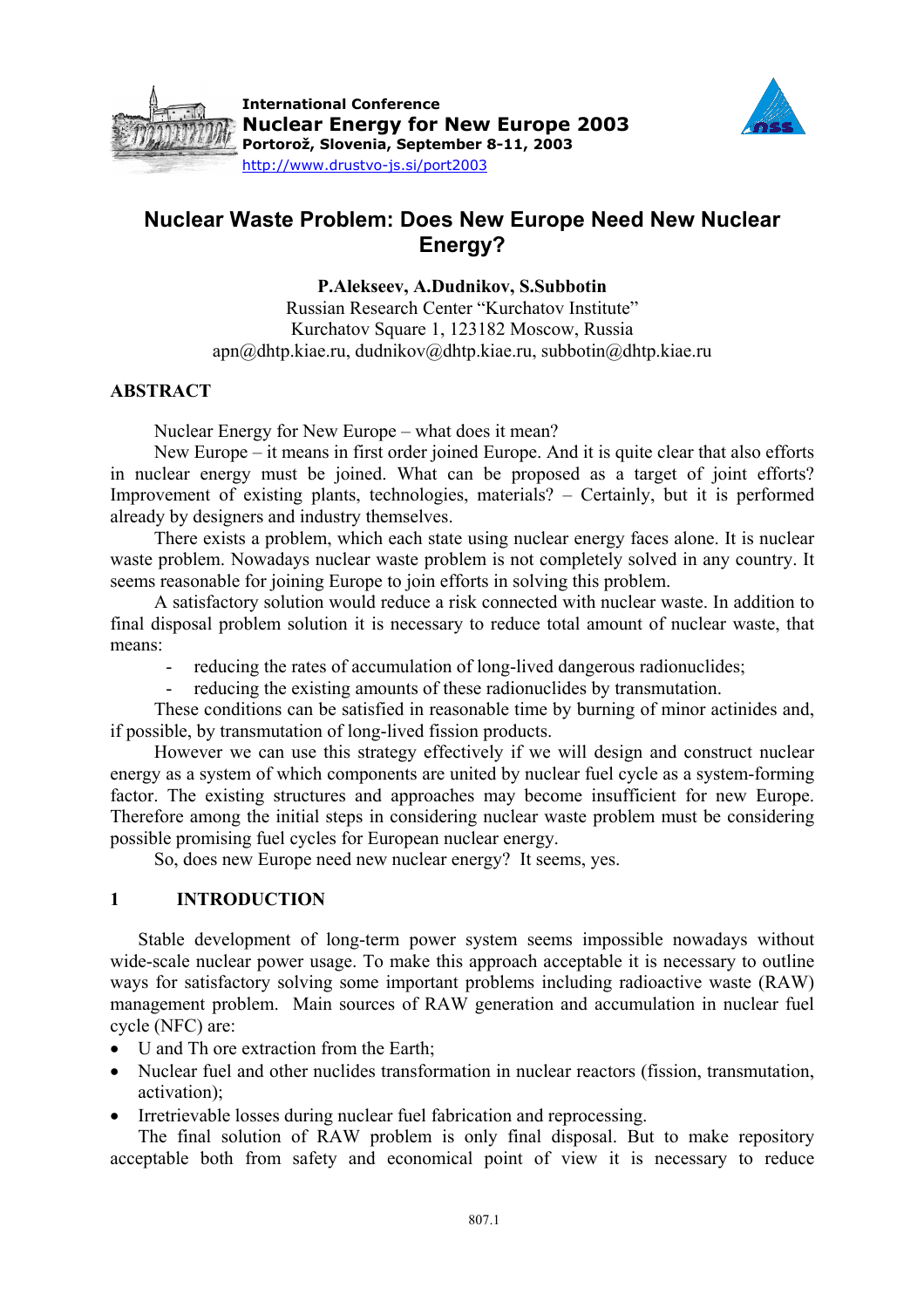significantly RAW generation and accumulation per unit of generated power. For mentioned RAW sources it means:

- Reducing amount of extracted ore:
- Nuclear reactors operation organization thus to incinerate maximal possible amount of actinides involved to fuel cycle, to transmute more dangerous none-fissile RAW to less dangerous one, to reduce construction materials activation;
- Improvement of nuclear fuel fabrication and reprocessing technologies to reduce irretrievable losses.

Consideration of formulated requirements allows bringing out main system restrictions and pointing out the ways to RAW repository problem solution.

# **2 WAYS TO REDUCE AMOUNT OF LONG LIVED RAW**

#### **2.1 Reducing amounts of extracted nuclear fuel**

Using closed U-Pu, U-Th or U-Pu-Th nuclear fuel cycles in multicomponent structure of nuclear power including fast breeder reactors can satisfy this requirement. Natural U and Th can compensate burnt fuel and irretrievable losses.

# **2.2 Nuclear power structure optimization**

Nuclear fuel cycle consists of different types of nuclear reactors, nuclear fuel cycle plants (fabrication, reprocessing, intermediate storage, final repository) and radioactive nuclides processed in them. Nuclear fuel cycle organized these components into nuclear power system having corresponding structure.

To select an appropriate NFC it is necessary to develop nuclear power structure models, perform a comparative analysis and bring out variants with minimal amounts of RAW.

Nowadays in nuclear power two types of solid fuel nuclear reactor are used: with fast and thermal neutron spectra. Generally, optimal structure can include other or new types of reactor.

## **2.3 Improvement of fabrication and reprocessing technologies**

Existing fabrication and reprocessing technologies are not developed to minimize losses and discharges when fuel recycling. It is necessary to consider the ways to improve existing technologies and/or to develop new ones with minimal losses.

## **2.4 Equilibrium stage of nuclear power development**

Nuclear power lifetime can be divided into 3 stages:

**Initial stage** – energy production grows and structure forms;

**Equilibrium stage** – energy production and nuclear power structure are stable and only fuel to compensate burning and RAW losses is extracted, and new components are only constructed to replace decommissioned ones with the same type and power;

**Final stage** – gradual decommission of nuclear power plants and RAW problem final solution.

It is reasonable to expect that equilibrium stage must be much longer then initial and final stages. Therefore the equilibrium stage determines both problem of minimization of RAW generation and accumulation and problem of elimination of all dangerous nuclides and fission products on the final stage. This statement allows us later to consider mainly